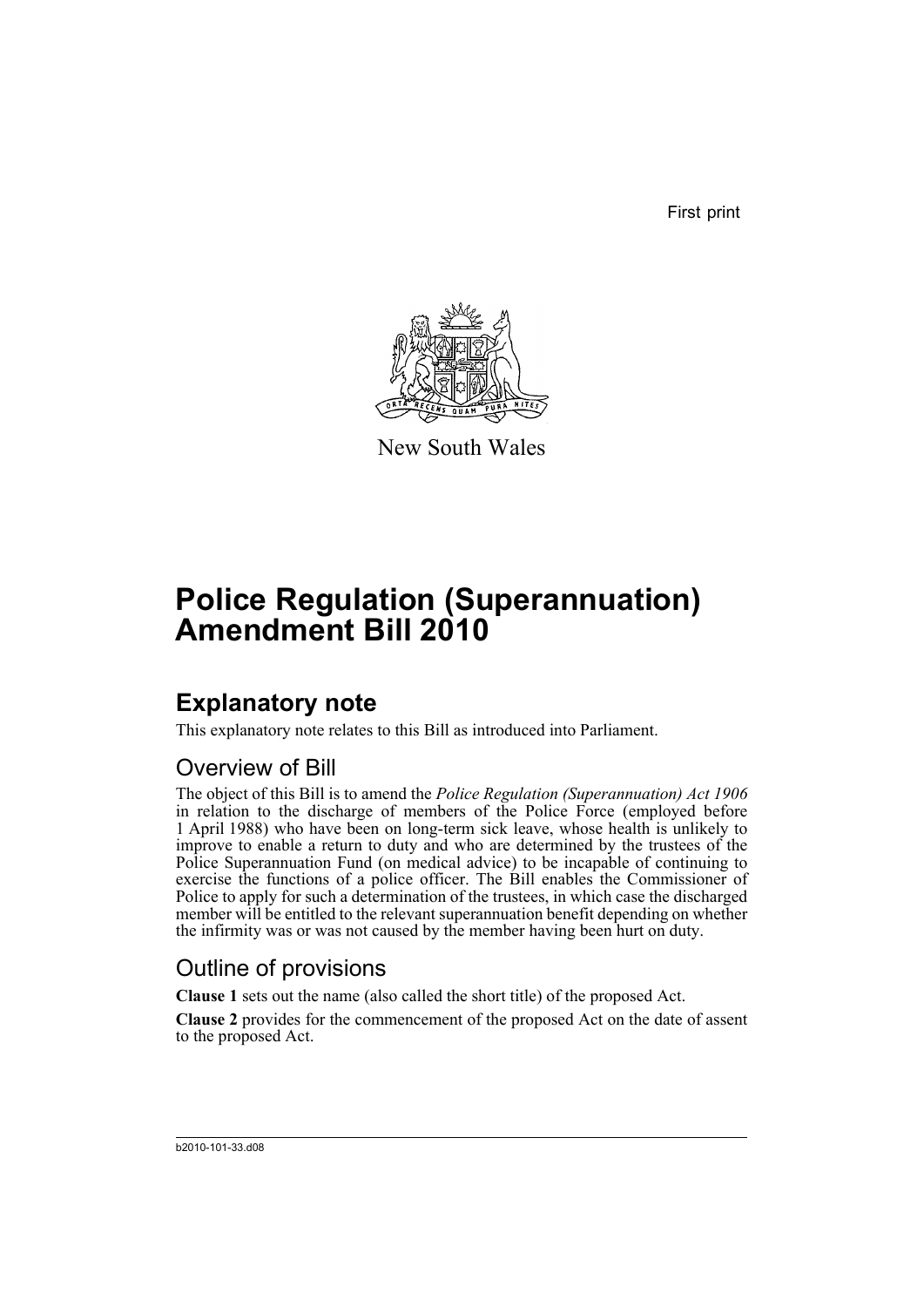Explanatory note

#### **Schedule 1 Amendment of Police Regulation (Superannuation) Act 1906 No 28**

The Schedule inserts new section 15B into the Act to give effect to the object outlined in the above Overview. The proposed new section includes the following provisions:

- (a) The section applies to a member of the Police Force who continues to be a member of the closed Police Superannuation Fund, namely members employed before 1 April 1988.
- (b) The section applies to any such member who has been on sick leave for at least 12 months in the previous 18 months and whose health, in the opinion of a medical practitioner, is not likely to improve sufficiently to enable the member to return to duty.
- (c) The Commissioner of Police is authorised to apply to the trustees of the Police Superannuation Fund (*STC*) for a determination that the member is incapable, from infirmity of body or mind, of personally exercising the functions of a police officer referred to in section 14 (1) of the *Police Act 1990* (the certificate is a pre-requisite to the medical discharge and superannuation entitlement of a member who has not reached the retirement age).
- (d) Before making such an application, the Commissioner is to provide the member with a copy of the proposed application detailing the member's infirmities (and supporting information) and give the member 28 days to notify the Commissioner of any other infirmities and whether any of the infirmities were caused by the member having been hurt on duty. Discharge of a member hurt on duty entitles the member to a higher superannuation benefit.
- (e) The Commissioner may provide a copy of the proposed application after the member has been on sick leave for at least 8 months to enable an assessment by the Commissioner before the application is formally made to STC whether any further infirmities notified by the member were caused by the member having been hurt on duty.
- (f) The Commissioner may supply to STC medical information about the member without the need to obtain the consent of the member and despite any restrictions in applicable privacy legislation.
- (g) A certificate enabling the medical discharge of the member may be issued by STC on the basis that the infirmity concerned was caused by the member having been hurt on duty or on the basis it was not so caused. If the certificate is issued on the basis that the member was not hurt on duty, a superannuation benefit can later be paid at the higher rate backdated to the date of discharge if the infirmity concerned is later determined by the Commissioner or on appeal to have been caused by the member having been hurt on duty.
- (h) The period of sick leave referred to in the section will include periods of sick leave with or without pay and periods of sick leave before or after the commencement of the proposed section.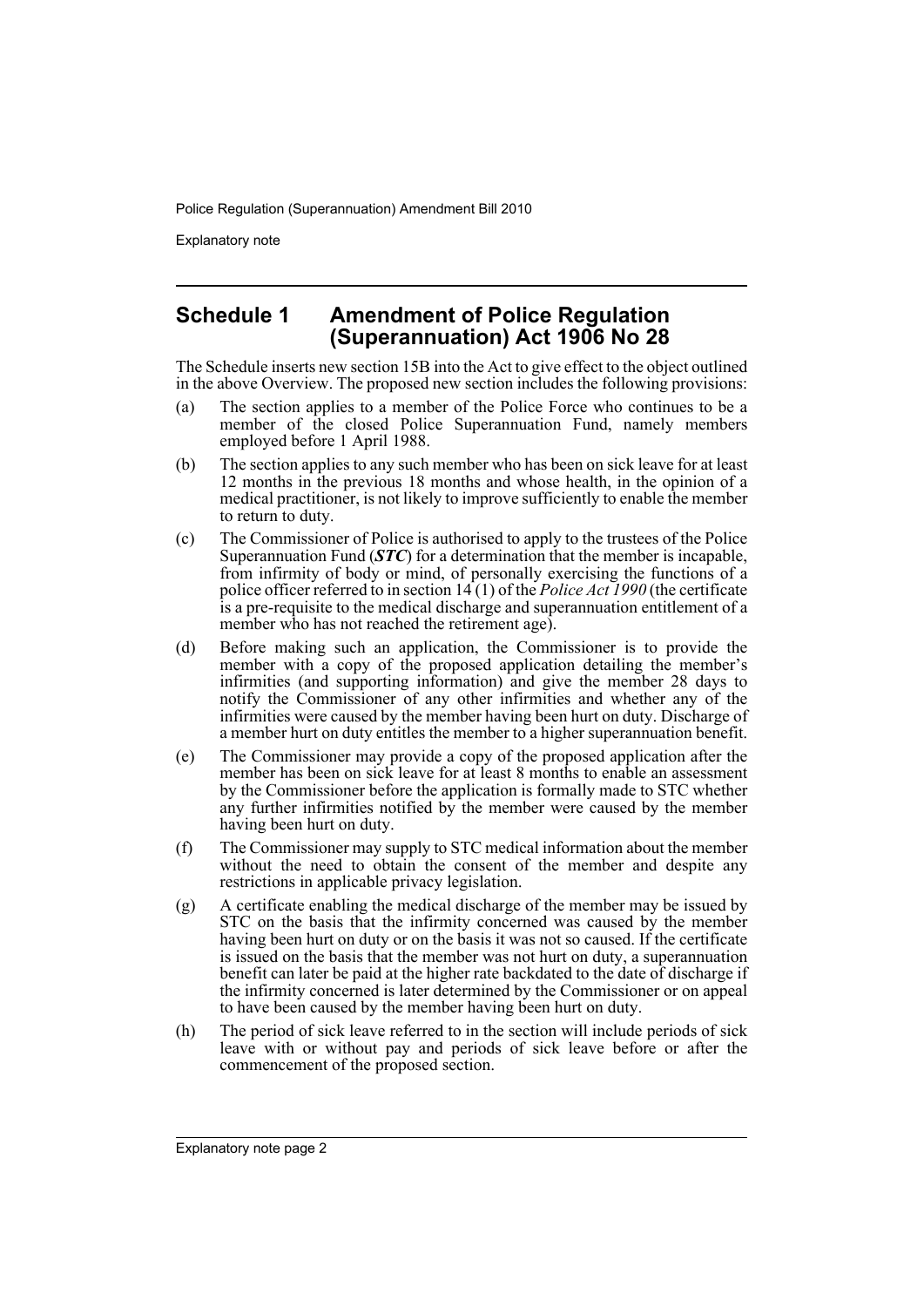First print



New South Wales

# **Police Regulation (Superannuation) Amendment Bill 2010**

## **Contents**

|            |                                                                   | Page |
|------------|-------------------------------------------------------------------|------|
|            | Name of Act                                                       |      |
| 2          | Commencement                                                      |      |
| Schedule 1 | Amendment of Police Regulation (Superannuation)<br>Act 1906 No 28 |      |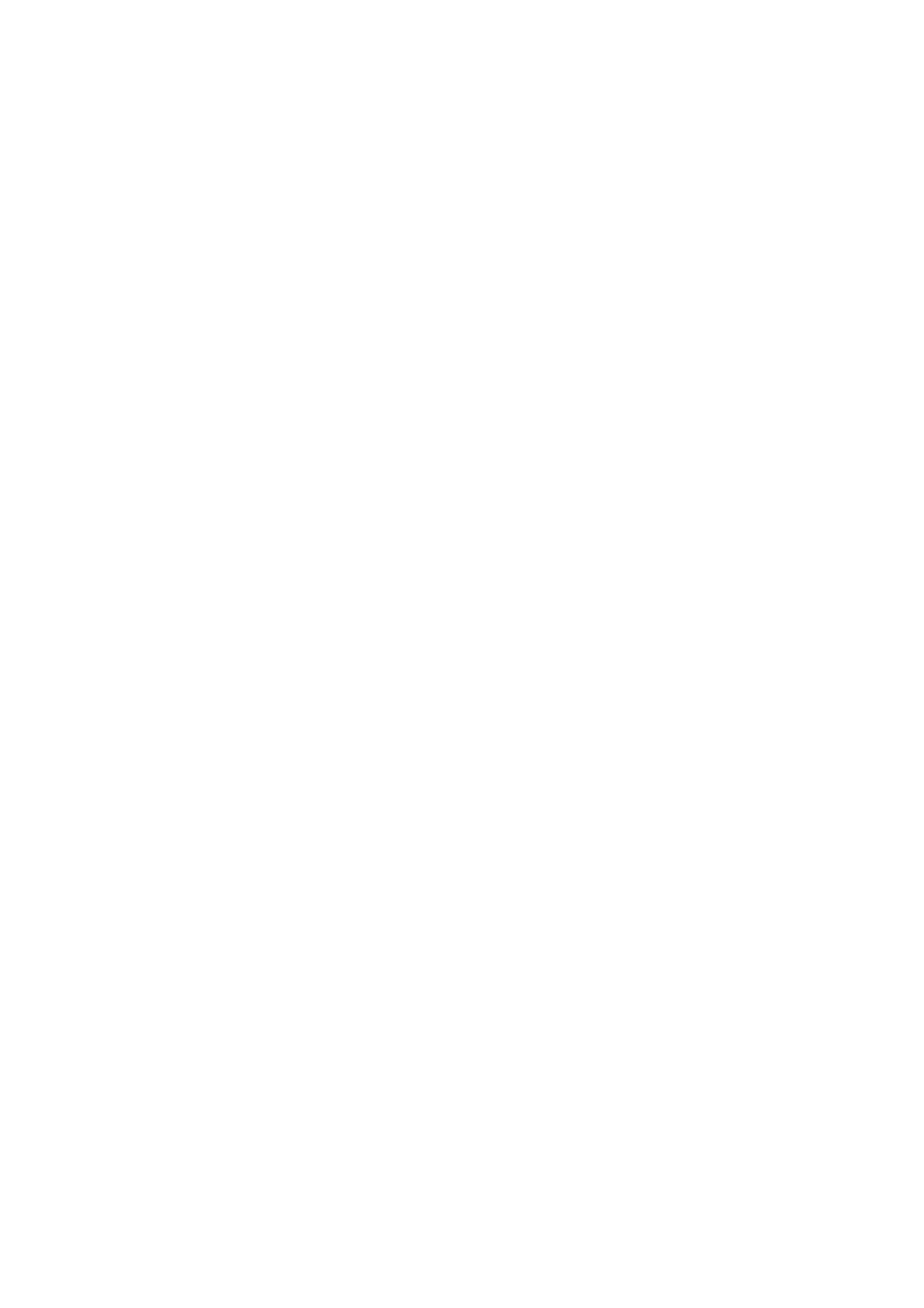

New South Wales

# **Police Regulation (Superannuation) Amendment Bill 2010**

No , 2010

#### **A Bill for**

An Act to amend the *Police Regulation (Superannuation) Act 1906* in relation to the discharge, and entitlement to superannuation, of members of the Police Force who are medically unfit.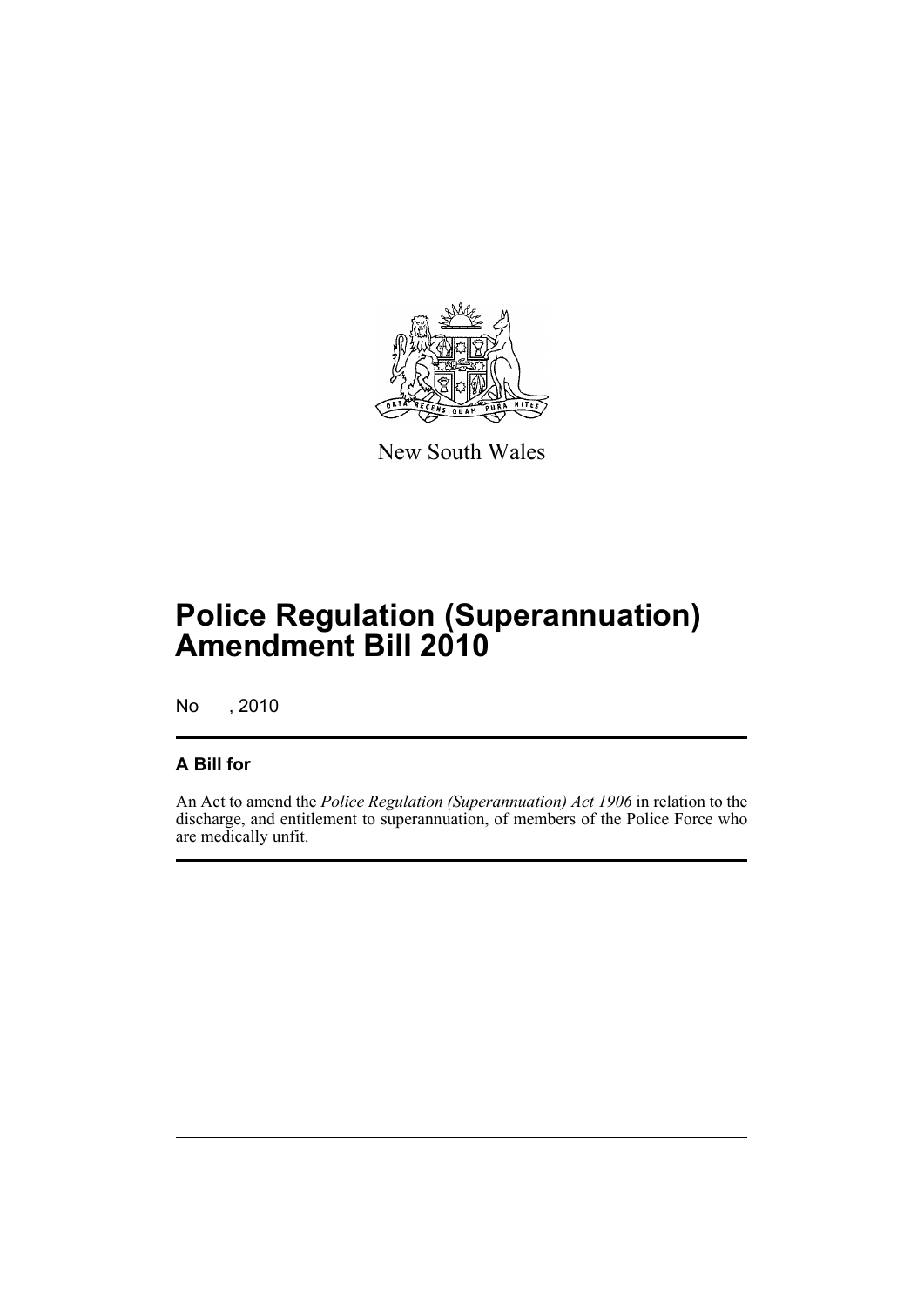<span id="page-5-1"></span><span id="page-5-0"></span>

| The Legislature of New South Wales enacts: |                                                                                 |               |
|--------------------------------------------|---------------------------------------------------------------------------------|---------------|
|                                            | Name of Act                                                                     | $\mathcal{P}$ |
|                                            | This Act is the <i>Police Regulation (Superannuation) Amendment</i><br>Act 2010 | 3<br>4        |
|                                            | Commencement                                                                    | 5             |
|                                            | This Act commences on the date of assent to this Act.                           | 6             |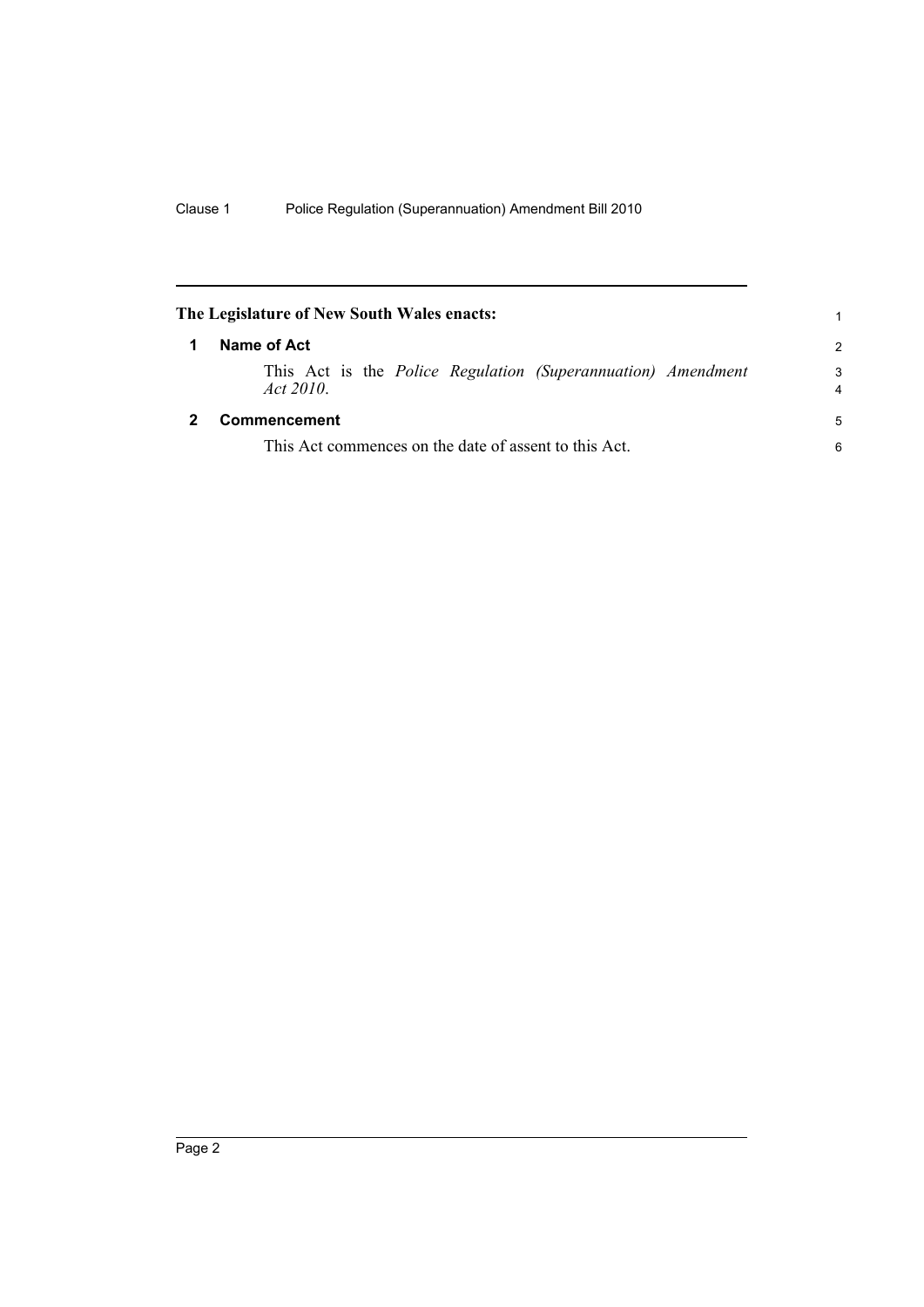Amendment of Police Regulation (Superannuation) Act 1906 No 28 Schedule 1

1  $\mathfrak{p}$ 

 $\overline{a}$ 4

### <span id="page-6-0"></span>**Schedule 1 Amendment of Police Regulation (Superannuation) Act 1906 No 28**

#### **Section 15B**

Insert after section 15A:

#### **15B Discharge of members medically unfit**

- (1) This section applies to a member of the police force:
	- (a) who is on sick leave, and
	- (b) who, during the previous 18 months, has been on sick leave for a total period of at least 12 months, and
	- (c) whose health, in the opinion of a medical practitioner, is not likely to improve sufficiently to enable the member to return to duty, and
	- (d) who is to be discharged if STC certifies that the member is incapable, from infirmity of body or mind, of personally exercising the functions of a police officer referred to in section 14 (1) of the *Police Act 1990*.
- (2) On application by the Commissioner of Police, STC is to determine whether to issue such a certificate in relation to any infirmity to which the application relates.
- (3) Before STC considers an application under this section, the Commissioner of Police is to provide a copy of the application (and of all supporting information included in the application by the Commissioner) to the member of the police force to whom the application relates.
- (4) If a member of the police force has been on sick leave for a total period of at least  $8$  months during the previous 18 months, the Commissioner of Police may provide the copy of the application in anticipation of the member remaining on sick leave for a further 4 months and the member's health not improving sufficiently to enable the member to return to duty.
- (5) When providing the copy of the application, the Commissioner of Police is to give the member 28 days in which to notify the Commissioner whether any other infirmities should be included in the application and whether a determination is sought that any infirmities of the member were caused by the member having been hurt on duty.
- (6) The Commissioner of Police is to include in the application under this section all relevant infirmities of which the Commissioner is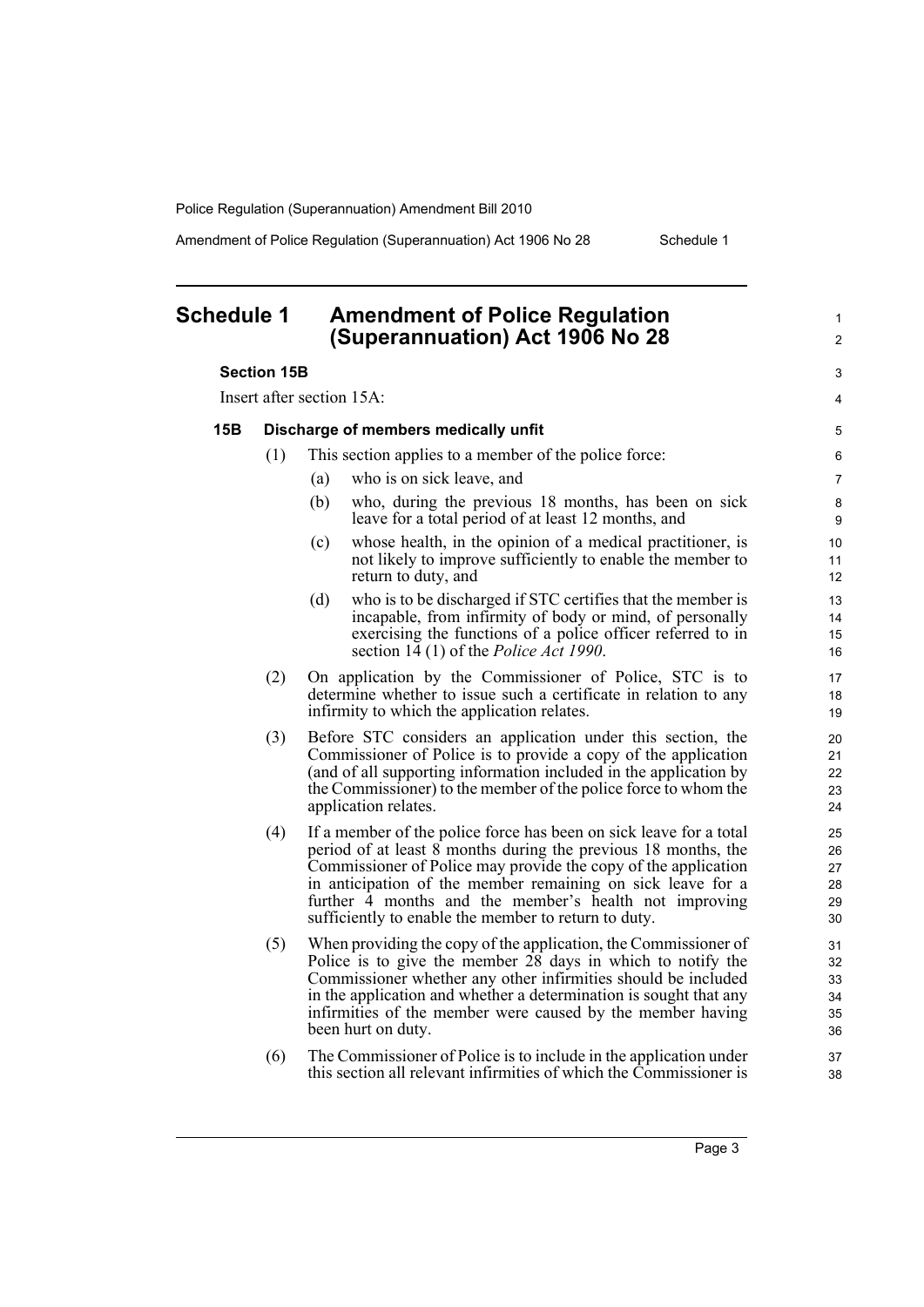Schedule 1 Amendment of Police Regulation (Superannuation) Act 1906 No 28

aware (including any infirmities that the member duly notifies the Commissioner should be included in the application).

- (7) If the application under this section is changed after a copy is provided to the member, the Commissioner of Police is to provide a copy of the revised application to the member. Subsection (5) does not apply to the provision of the revised application.
- (8) A certificate for which an application is made under this section is to be issued under and in accordance with:
	- (a) section 10B if the infirmity to which the certificate relates has been determined (by the Commissioner of Police under section 10B (3) or on appeal) to be an infirmity caused by the member having been hurt on duty, or
	- (b) section 8 in any other case.
- (9) The certificate is to be issued under and in accordance with section 8 (and without regard to whether the infirmity was or was not caused by the member of the police force having been hurt on duty) if:
	- (a) the member did not seek a determination that the infirmity was so caused within the period referred to in subsection (5), or
	- (b) the Commissioner determined that the infirmity was not caused by the member having been hurt on duty.

However, if the infirmity to which the certificate relates is subsequently determined (by the Commissioner of Police under section 10B (3) or on appeal) to be an infirmity caused by the member having been hurt on duty, the certificate is taken to be a certificate under section 10B.

- (10) If a certificate is issued under section 8 and the member of the police force to whom it relates is duly discharged and a superannuation allowance granted under section 7, STC may (despite anything to the contrary in this Act) consider any application by the member for a superannuation allowance payable because the member's infirmity was caused by having been hurt on duty. A determination to grant such a superannuation allowance is to have effect on and from the member's discharge.
- (11) An application may be made under this section by the Commissioner of Police, and a superannuation allowance granted, with or without the consent of the member of the police force to whom the application relates.